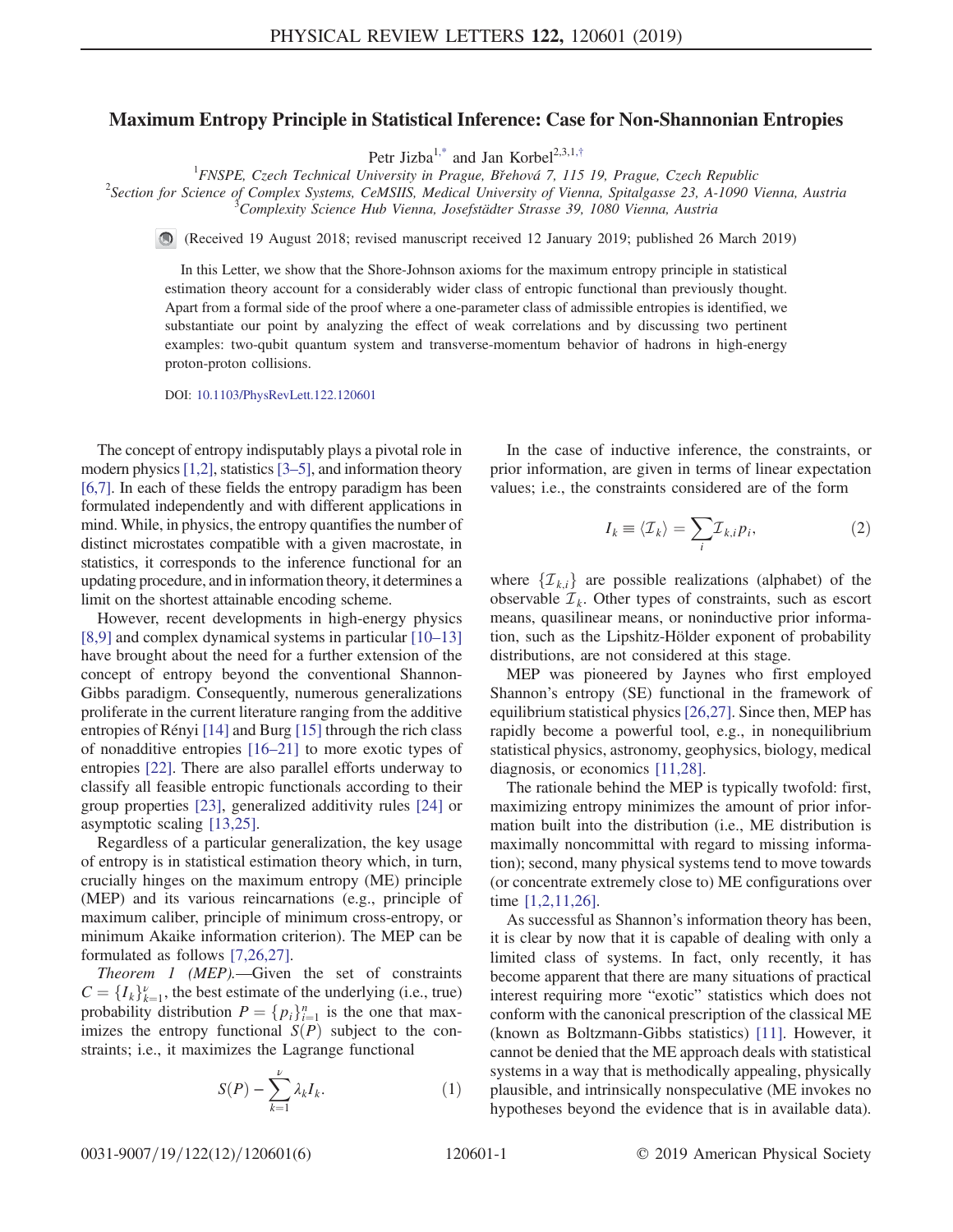Thus, one might be tempted to extend MEP also to other entropy functionals, particularly when the ensuing ME distributions differ from Boltzmann-Gibbs ones in some desirable way (e.g., they have specific heavy tails). Entropy functionals in question should not be arbitrary, they ought to satisfy some "reasonable" properties. For instance, in information theory, such properties are typified by coding theorems  $[29,30]$  or axiomatic rules (à la Shannon-Kchinchine type of axioms [\[14,31\]](#page-4-7)). Recently, however, doubts have been raised about feasibility of this program. Arguments involved rest primarily on Shore-Johnson (SJ) axioms of statistical estimation theory [\[32,33\].](#page-5-2)

Shore-Johnson axioms.—From the point of statistics, MEP is an estimation method, approximating probability distribution from the limited prior information. As such, it should obey some consistency rules. SJ introduced a set of axioms, which ensure that the MEP estimation procedure is consistent with desired properties of inference methods. These axioms are [\[4\]](#page-4-16)

Axiom 1: Uniqueness.—The result should be unique.

Axiom 2: Permutation invariance.—The permutation of states should not matter.

Axiom 3: Subset independence.—It should not matter whether one treats disjoint subsets of system states in terms of separate conditional distributions or in terms of the full distribution.

Axiom 4: System independence.—It should not matter whether one accounts for independent constraints related to independent systems separately in terms of marginal distributions or in terms of full-system constraints and joint distribution.

Axiom 5: Maximality.—In absence of any prior information, the uniform distribution should be the solution.

For the sake of simplicity, we focus on a discrete version of SJ axioms only. The corresponding generalization of SJ axioms to continuous distributions was done, e.g., in Refs. [\[4,34\],](#page-4-16) and it is easy to verify that results obtained here are (with minor adjustments) valid also in continuousstate spaces.

In recent years, there has been much discussion of the consistency of MEP for generalized, i.e., non-Shannonian entropies. A typical claim has been that the SJ axioms preclude the use of MEP for generalized entropies, since these introduce an extra bias in the estimation of the ensuing ME distributions [\[32,33,35\].](#page-5-2) Here, we show that the SJ axioms, as they stand, certainly allow for a wider class of entropic functional than just SE. Central to this is the following theorem due to Uffink [\[34\].](#page-5-3)

Theorem 2 (Uffink theorem).—MEP satisfies Shore-Johnson consistency axioms if and only if the following prescription holds: Maximize  $\mathcal{U}_q(P)$  under the set of constraints  $C = \{I_k\}$ , where  $\mathcal{U}_q(P) = (\sum_{i=1}^n p_i^q)^{1/(1-q)}$ <br>for any  $q > 0$  modulo equivalency condition for any  $q > 0$ , modulo equivalency condition.

The equivalency condition means that all functionals  $f[\mathcal{U}_q(P)]$  for strictly increasing functions f are equivalent (∼) in the sense that they provide the same ME distribution [\[34\]](#page-5-3). A simple variant of the proof together with related discussion is provided in the Supplemental Material [\[36\]](#page-5-4). Here, we list some pertinent results. (a) From Axioms 1–3 alone follows that the entropy is equivalent to the sum-form functional

$$
\mathcal{U}(P) = \sum_{i=1}^{n} g(p_i) \sim f\left(\sum_{i=1}^{n} g(p_i)\right). \tag{3}
$$

Thus, Axioms 1–3 alone exclude a wide class of existent entropies. Examples include the following.  $(a, \lambda)$ -escort entropies [\[44\]](#page-5-5);  $S_{a,\lambda}(P) = 1/(\lambda - a) [(\sum_i p_i^a)^{\lambda} (\sum_i p_i^{\lambda})^{-a} - 1]$ <br>or Lizba-Arimitsu hybrid entropy [20.21];  $D(P)$ or Jizba-Arimitsu hybrid entropy [\[20,21\];](#page-4-17)  $\mathcal{D}_q(P) =$  $\ln_q \exp[-\sum_i P_i(q) \ln p_i],$  where  $\ln_q x = (x^{1-q}-1)/(1-q)$ <br>is the a logarithm and  $P(q) = n^q/\sum_{i=1}^q p_i^q$  is the escont is the q logarithm and  $P_i(q) = p_i^{\dot{q}} / \sum_j p_j^q$  is the escort distribution [2] (b) Axiom 4 opening that only optionly function distribution [\[2\]](#page-4-18). (b) Axiom 4 ensures that any entropy functional consistent with SJ axioms should be equivalent to  $\sum_i p_i^q$ . There are a number of entropic functionals that do not conform to this form, examples include:  $(c, d)$ -entropy [\[10,25\];](#page-4-6)  $S_{c,d}(P) = \sum_i \Gamma(1 + d, 1 - c \log p_i)$  or the Kaniadakis entropy [\[45\]](#page-5-6);  $S_{\kappa}(P) = (1/2\kappa) \sum_i (p_i^{1+\kappa} + p_i^{1-\kappa}).$ <br>(c) Axiom 5 implies that the inference functional should be (c) Axiom 5 implies that the inference functional should be of the form

$$
\mathcal{U}_q(P) \sim \left(\sum_i p_i^q\right)^{1/(1-q)} \quad \text{for } q > 0. \tag{4}
$$

Only for  $q > 0$ , it is guaranteed that  $\mathcal{U}_q(P)$  is Schurconcave which is a sufficient property for the maximality axiom [\[36\]](#page-5-4). For example, the Burg entropy [\[46\]](#page-5-7)  $\mathcal{K}(P) =$  $K\sum_i \ln p_i$  provides an example of an entropy functional belonging to the class of  $U_a(P)$ , but not fulfilling the maximality axiom. (d) SE is a unique candidate for MEP only when an extra desideratum is added to SJ axioms, namely, strong system independence (SSI): Whenever two subsystems of a system are disjoint, we can treat the subsystems in terms of independent distributions.

So far, the additivity property of the entropy functional was not our concern. Note, however, that  $\mathcal{U}_a(P)$ —known also as Rényi entropy powers [\[47\],](#page-5-8) obey the multiplicative composition rule  $\mathcal{U}_a(A \cup B) = \mathcal{U}_a(A)\mathcal{U}_a(B)$  for independent events. With appropriate  $f$  one can construct entropies with various types of composition rules. For instance, for  $f(x) = \ln x$ , we get a class of additive Rényi entropies [\[14\]](#page-4-7), if  $f(x) = \ln_0 x$  we obtain Q-additive Sharma-Mittal entro-pies [\[19\].](#page-4-19) For  $Q = q$ , we end up with the class of Tsallis entropies [\[1\]](#page-4-2). Consequently, the MEP procedure implied by SJ axioms does not preclude any additivity rule as long as the entropy is  $\sim \mathcal{U}_q(P)$ .

Despite this, it is asserted in a number of recent works, cf. e.g., [\[32,33,35\]](#page-5-2), that the only inference functional consistent with the SJ desiderata is SE, i.e., the  $q = 1$ case. This was also the original result of SJ. The point of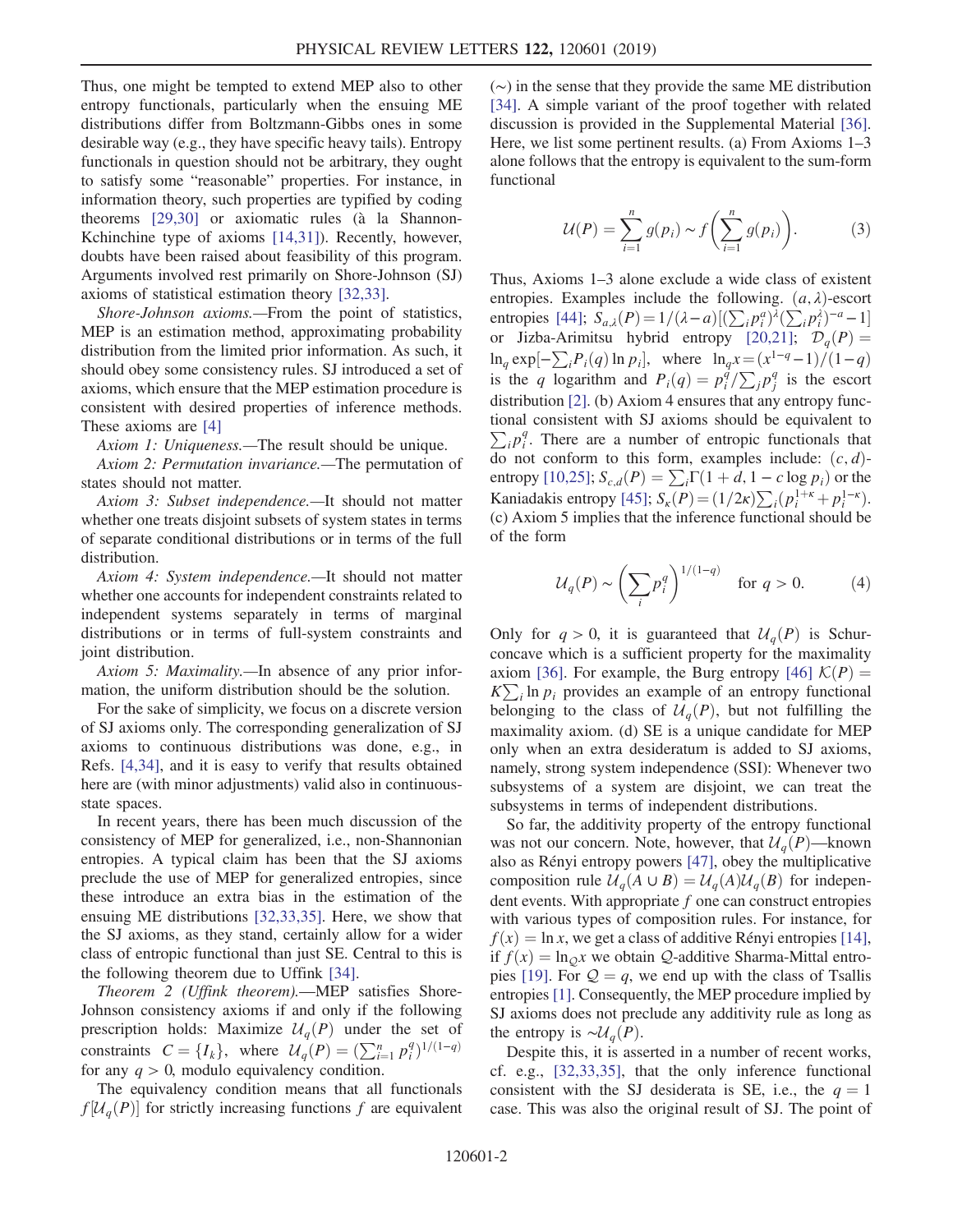disagreement with these works can be retraced back to the axiom of system independence and its implementation in the original SJ proof [\[4,5\]](#page-4-16). Notably, SJ assumed that, because the prior distributions are independent and because the data-driven constraints  $I_1$  and  $I_2$  are independent (i.e., they give no information about any interaction between the two systems), the posterior distribution  $P$  must be written as a product of marginal distributions  $U$  and  $V$ . However, this goes well beyond the original SJ Axiom 4 in that the presumed independency of constraints invokes (unwarranted though often correct) a unique factorization rule for P. Clearly, having no information about interaction encoded in constraints (i.e., having independent constraints) is not the same as having no correlations among systems. Now, we show that there is an implicit assumption about the state-space structure in the SJ proof implied by the factorization rule  $p_{ij} = u_i v_j$ .

Factorization rule revisited.—Let us concentrate on the composition rule of ME distributions for two systems described by marginal distributions  $U = \{u_i\}_{i=1}^n$  and  $V = \{v_i\}_{i=1}^m$  and related constraints  $\sum_i u_i = I$  and  $V = \{v_j\}_{j=1}^m$  and related constraints  $\sum_{i=1}^n \mathcal{I}_i u_i = I$  and  $\sum_{i=1}^m \mathcal{I}_i u_i = I$  and  $V$  are obtained  $\sum_{j=1}^{m} \mathcal{J}_j v_j = J$ . The ME distributions U and V are obtained<br>by movimizing  $\mathcal{U}_j(U)$  and  $\mathcal{U}_j(V)$  respectively giving by maximizing  $\mathcal{U}_q(U)$  and  $\mathcal{U}_q(V)$ , respectively, giving

<span id="page-2-0"></span>
$$
\frac{q}{1-q}[\mathcal{U}_q(U)]^qu_i^{q-1}-\alpha_{\mathcal{I}}-\beta_{\mathcal{I}}\mathcal{I}_i=0, \qquad (5)
$$

and likewise for V. The solution is

$$
u_i = [U_q(U)]^{-1} \left( 1 - (q-1) \frac{\beta_{\mathcal{I}} \Delta \mathcal{I}_i}{q \mathcal{U}_q(U)} \right)^{1/(q-1)}, \quad (6)
$$

<span id="page-2-1"></span>and analogously for  $u_i$ . Here,  $\Delta \mathcal{I}_i = \mathcal{I}_i - I$  (similarly for  $\Delta \mathcal{J}_i$ ). Lagrange multiplier  $\alpha_{\mathcal{I}}$  (and similarly  $\alpha_{\mathcal{J}}$ ) was eliminated via the normalization condition. The ME distribution of the joint system  $P = \{p_{ij}\}\$ includes both constraints, and hence,

$$
\frac{q}{1-q}[\mathcal{U}_q(P)]^q p_{ij}^{q-1} - \alpha_{\mathcal{I}\mathcal{J}} - \beta_{\mathcal{I}\mathcal{J}}(\mathcal{I}_i + \mathcal{J}_j) = 0. \tag{7}
$$

By inserting  $(5)$  into  $(7)$ , we obtain  $[36]$ 

$$
[p_{ij}\mathcal{U}_q(P)]^{q-1} - 1 = \{ [u_i\mathcal{U}_q(U)]^{q-1} - 1 \} + \{ [v_j\mathcal{U}_q(V)]^{q-1} - 1 \}, \qquad (8)
$$

<span id="page-2-2"></span>which can be rewritten in terms of the q product  $x \otimes_q y =$  $[x^{1-q} + y^{1-q} - 1]$  $\int_{+}^{1/(1-q)}$  (with  $x, y > 0$ ) as

$$
\frac{1}{p_{ij}\mathcal{U}_q(P)} = \frac{1}{u_i\mathcal{U}_q(U)} \otimes_q \frac{1}{v_j\mathcal{U}_q(V)}.
$$
 (9)

<span id="page-2-3"></span>When we apply to  $(9)$  the q logarithm, we obtain

$$
I_q(P)\ominus_q S_q(P) = [I_q(U)\ominus_q S_q(U)] + U \leftrightarrow V. \tag{10}
$$

Here,  $I_q(r_k) = \ln_q(1/r_k)$  is the Tsallis-type Hartley information,  $S_q(R) = \ln_q \mathcal{U}_q(R)$  is the Tsallis entropy and  $x\Theta_q y = (x - y)/[1 + (1 - q)y]$  is the q difference. Note<br>that (10) represents a q deformed version of the additive that  $(10)$  represents a q deformed version of the additive entropic rule. For  $q \rightarrow 1$ , both [\(9\)](#page-2-2) and [\(10\)](#page-2-3) reduce to  $p_{ii} = u_i v_i$ , which is tantamount to SSI. The reverse is true as well. By reexpressing [\(9\)](#page-2-2) in terms of escort distributions  $P_{ii}(q)$ ,  $U_i(q)$ , and  $V_i(q)$  as

$$
\frac{P_{ij}(q)}{p_{ij}} = \frac{U_i(q)}{u_i} + \frac{V_j(q)}{v_j} - 1,\tag{11}
$$

<span id="page-2-5"></span>and using  $p_{ii} = u_i v_i$ , we obtain  $U_i(q) = u_i$ ,  $V_k(q) = v_k$ (for all  $i$ ,  $k$ ). The latter have (save for uniform and deterministic distributions) a unique solution [\[2\]](#page-4-18)  $q = 1$ .

Systems where SSI fails are, e.g., systems where the number of accessible states  $W(N)$  of a state set  $A_N$  does not grow exponentially with the number of distinguishable subsystems N, i.e.,  $W(N) \neq \mu^N, \mu > 1$  for  $N \gg 1$  [hence,  $W(N + M) \neq W(N)W(M)$  [\[48\]](#page-5-9). By the asymptotic equi-partition property [\[49\]](#page-5-10), the "typical" size  $\tilde{W}(N)$  of  $A_N$  is  $e^{S(A_N)}$ , S is SE. The ensuing typical region contains almost all the probability of  $A_N$  as N increases [\[50\]](#page-5-11). Of all probability assignments compatible with constraints, MEP defines the largest typical region of  $A_N$ , [\[7\].](#page-4-14) If A and B are independent, then by SJ MEP,  $S_{\text{max}}(A_N \cup B_M)$  =  $S_{\text{max}}(A_N) + S_{\text{max}}(B_M)$ , and hence,  $\ddot{W}_{\text{max}}(N+M) =$  $\overline{W}_{\text{max}}(N)\overline{W}_{\text{max}}(M)$ . By enforcing SSI, this extends to  $W(N+M) = W(N)W(M)$  which, however, conflicts assumed  $W(N + M) \neq W(N)W(M)$ . So, states in  $A_{N+M} \backslash \tilde{A}_{N+M}$  carry correlations not reflected in "independent" constraints. In fact, sampling procedures implying independent constraints and, indeed, the entire notion of independent sets largely sample only states in typical sets which might misrepresent existent correlations. Note that, despite the minuscule probability carried by  $A_{N+M} \backslash A_{N+M}$ , the cardinality of this set is  $\propto W(N+M)$  for  $N, M \gg 1$ , i.e., truly huge [\[50\]](#page-5-11). With SSI, one implicitly assumes that  $W(N) \propto \mu^N$ . If the scaling is unknown, one should use MEP with  $U_a(P)$  as this is noncommittal about the form of  $W(N)$ . Sub- (or super-) exponential scaling is often found, e.g., in strongly correlated systems in quantum mechanics [\[51,52\]](#page-5-12) or astrophysics [\[53,54\]](#page-5-13).

<span id="page-2-4"></span>*Issue of correlations.*—Now, we will see that, for  $q \neq 1$ , intrinsic system correlations are present even when constraints are SJ independent. Let us investigate the regime where  $q$  is close to 1 and expand a generic escort distribution  $R_k(q)$  in the vicinity of  $q = 1 (q = 1 + \Delta q)$  as

$$
R_k(q) = r_k - r_k \Delta q [I(r_k) - \Gamma_1^R] + r_k \frac{(\Delta q)^2}{2}
$$
  
 
$$
\times \{ [I(r_k) - \Gamma_1^R]^2 - \Gamma_2^R \} + \mathcal{O}[(\Delta q)^3], \qquad (12)
$$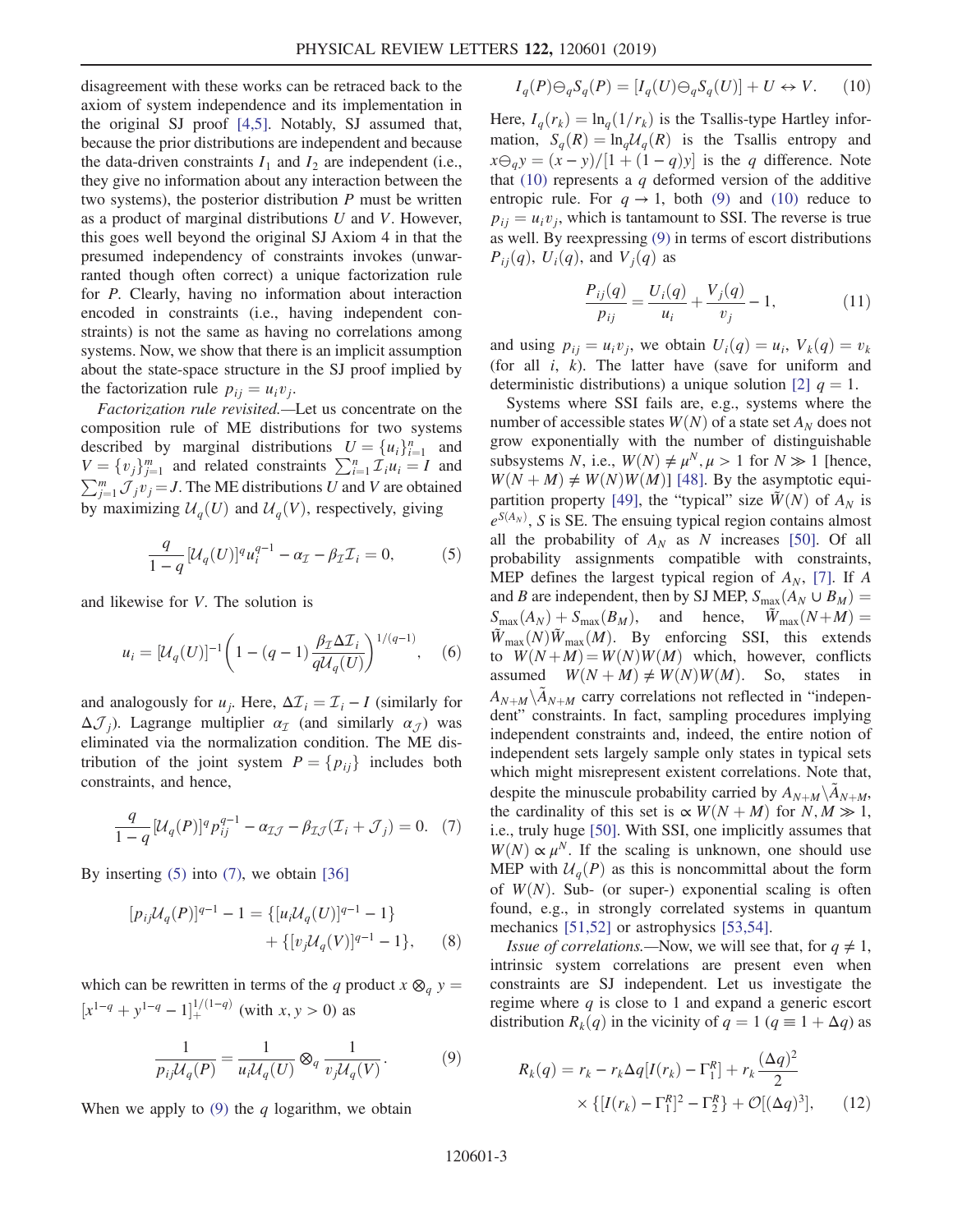where  $I(r_k) \equiv I_1(r_k) = \ln(1/r_k)$  is the Hartley information of the *k*th event and  $\Gamma_n^R$  are the bit-cumulants [\[2\].](#page-4-18) Notably,  $\Gamma_1^R = S = -\sum_k r_k \ln r_k$  is the SE and  $\Gamma_2^R = \sum_k r_k \ln^2 r_k -$ <br>  $(\sum_k r_k \ln r_k)^2$  is the varentropy [55]. By inserting (12) into  $(11)$ , we obtain  $(\sum_{k} r_k \ln r_k)^2$  is the varentropy [\[55\]](#page-5-14). By inserting [\(12\)](#page-2-4) into

<span id="page-3-2"></span>
$$
I(p_{ij}) - I(u_i) - I(v_j) - (\Gamma_1^P - \Gamma_1^U - \Gamma_1^V)
$$
  
=  $\frac{\Delta q}{2} \{ [I(p_{ij}) - \Gamma_1^P]^2 - [I(u_i) - \Gamma_1^U]^2$   
 $- [I(v_j) - \Gamma_1^V]^2 - (\Gamma_2^P - \Gamma_2^V - \Gamma_2^V) \}.$  (13)

It is easy to show that, for independent systems, one has  $\Gamma_k^V + \Gamma_k^V = \Gamma_k^{\text{UV}}$ , where  $UV \equiv U \times V$  is the ensuing joint<br>distribution Thus the differences  $(\Gamma^P - \Gamma^V - \Gamma^V)$  quantify distribution. Thus, the differences  $(\Gamma_k^P - \Gamma_k^U - \Gamma_k^V)$  quantify<br>the correlations in the system. This can be seen by the correlations in the system. This can be seen by considering  $p_{ij} = (1 + \epsilon_{ij})u_iv_j$ , where max<sub>ij</sub> $|\epsilon_{ij}| \ll 1$ . In this case, we have

$$
\Gamma_1^P = \Gamma_1^U + \Gamma_1^V - \frac{1}{2} \langle \epsilon^2 \rangle_0 + \mathcal{O}(\epsilon^3), \tag{14}
$$

$$
\Gamma_2^P = \Gamma_2^U + \Gamma_2^V + \langle \epsilon \ln^2(UV) \rangle_0 + \mathcal{O}(\epsilon^2), \qquad (15)
$$

<span id="page-3-1"></span>where (see also Supplemental Material [\[36\]](#page-5-4))

$$
\langle \epsilon^2 \rangle_0 = \sum_{ij} \epsilon_{ij}^2 u_i v_j,\tag{16}
$$

$$
\langle \epsilon \ln^2(UV) \rangle_0 = \sum_{ij} \epsilon_{ij} \ln^2(u_i v_j) u_i v_j. \tag{17}
$$

<span id="page-3-0"></span>The term  $\langle \epsilon^2 \rangle_0$  represents the strength of the correlations, and is always non-negative. The case  $\langle e^2 \rangle_0 = 0$  happens only for independent distributions corresponding to  $q = 1$ .  $\Gamma_2^P$  represents a specific heat of the system (e.g.,  $C_p$  in thermal systems) [\[2,56\]](#page-4-18). Thus, expression [\(17\)](#page-3-0) represents the difference in specific heats  $\Delta C$  with and without correlations  $\epsilon_{ij}$ . A connection of the q parameter with  $\epsilon_{ij}$  can be established by inserting [\(16\)](#page-3-1)–[\(17\)](#page-3-0) into [\(13\)](#page-3-2), multiplying the whole equation by  $u_i v_j$ , and summing over i and j. At the leading order in  $\epsilon$ , we get

<span id="page-3-3"></span>
$$
q = 1 - 2 \frac{\langle e^2 \rangle_0}{\langle \epsilon \ln^2(UV) \rangle_0} = 1 + 4 \frac{\Delta S}{\Delta C}.
$$
 (18)

Now, let us provide two apt examples of MEP with  $q \neq 1$ .

Examples.—First, we consider a generic two-qubit quantum system (e.g., a bipartite spin- $\frac{1}{2}$  system). Starting from unentangled states  $|11\rangle, |10\rangle, |01\rangle, |00\rangle$ , we pass to the Bell basis of maximally entangled orthonormal states  $|\Psi^{\pm}\rangle$  =  $(1/\sqrt{2})(|00\rangle \pm |11\rangle)$  and  $|\Phi^{\pm}\rangle = (1/\sqrt{2})(|01\rangle \pm |10\rangle).$ <br>Let us examine the situation where the only available Let us examine the situation where the only available constraint is given by a Bell-CHSH observable [\[51,57\]](#page-5-12)  $B = |\Phi^+\rangle\langle\Phi^+| - |\Psi^-\rangle\langle\Psi^-|$  mean value of which yields the

(scaled) CHSH Bell inequality [\[57,58\].](#page-5-15) According to MEP, we should maximize  $S(\rho) = [\text{Tr}(\rho^q)]^{1/(1-q)}$   $(q > 0)$  subject<br>to constraints  $\text{Tr}(\rho) - 1$  and  $\text{Tr}(\rho \mathbf{R}) - b$  with  $|b| \le 1$ . The to constraints  $Tr(\rho) = 1$  and  $Tr(\rho B) = b$  with  $|b| \le 1$ . The corresponding MEP state, is given by [\[36\]](#page-5-4)

$$
\rho_{\text{MEP}} = Z^{-1}(x, q)[(|\Phi^{-}\rangle\langle\Phi^{-}| + |\Psi^{+}\rangle\langle\Psi^{+}|) + (1+x)^{1/(q-1)}|\Phi^{+}\rangle\langle\Phi^{+}| + (1-x)^{1/(q-1)}|\Psi^{-}\rangle\langle\Psi^{-}|],
$$
(19)

where  $x = \beta/\alpha$  is the ratio of Lagrange multipliers and  $Z(x, q) = 2 + (1 + x)^{1/(q-1)} + (1 - x)^{1/(q-1)}$ . We see that  $\rho<sub>MEP</sub>$  is diagonal in the Bell basis. This Bell-diagonal state is not entangled if and only if [\[57\]](#page-5-15) all its eigenvalues are less than or equal to  $\frac{1}{2}$ . From concavity of  $(1 \pm x)^{1/(q-1)}$  for  $q > 2$ , and ensuing. Ignson's inequality, it is easy to  $q \ge 2$  and ensuing Jensen's inequality, it is easy to conclude [\[36\]](#page-5-4) that all eigenvalues of  $\rho_{\text{MEP}}$  are  $\leq 1/2$ . Consequently, for  $q \ge 2$  we obtain that  $\rho_{\text{MFP}}$  is not entangled (i.e., is separable). The situation for  $q < 2$  is not conclusive, though inseparability can be deduced numerically. Fortunately, the case  $q = 1$  (i.e., the SE case) is accessible analytically [\[36\].](#page-5-4) In this case, the eigenvalues of  $\rho_{\text{MEP}}$  are  $p_{\Phi^{-}} = p_{\Psi^{+}} = \frac{1}{4}(1 - b^2)$ ,  $p_{\Phi^{+}} = \frac{1}{4}(1 - b)^2$ ,  $p_{\Psi} = \frac{1}{4}(1+b)^2$ . So, particularly for  $b \in (\sqrt{2}-1, 1]$ ,<br>Shannonian MEB clearly predicts entanglement How Shannonian MEP clearly predicts entanglement. However, one can find a non-MEP state [\[57\],](#page-5-15) namely,

$$
\rho = b|\Phi^+\rangle\langle\Phi^+| + \frac{1}{2}(1-b)(|\Psi^+\rangle\langle\Psi^+| + |\Phi^-\rangle\langle\Phi^-|),
$$
\n(20)

which satisfies the MEP constraint and is separable for  $b \leq \frac{1}{2}$ . Hence, Shannonian MEP predicts entanglement even if, for  $b \in (\sqrt{2}-1, \frac{1}{2}]$ , there is a separable state that is fully compatible with the constraining data Even if, for  $b \in (\sqrt{2} - 1, 2)$ , there is a separable is fully compatible with the constraining data.

Clearly, the correct inference scheme (such as a presumed Shannonian MEP) should not yield an inseparable state if there exists (albeit only theoretically) a separable state compatible with the constraining data, or else one may get erroneous results (e.g., in quantum communication) by trying to use the entanglement inferred by MEP, while in reality, there is no entanglement present [\[57\]](#page-5-15). Note that, when MEP with  $\mathcal{U}_q$ ,  $q \geq 2$  is chosen, one can avoid the fake entanglement for any  $b \le 1$ . The reason why Shannonian MEP implies spurious (quantum) correlations is that, in that analyzed quantum system, it does not comply with SSI due to use of the nonlocal Bell-CHSH observable. We note that problems with Shannonian MEP should be generically expected in entangled systems as entanglement does not conform to SSI because measurement results on (possibly distant) noninteracting subsystems (giving independent constraints) are still correlated. The situation should be particularly pressing in strongly entangled N-partite systems because there  $W(N) \propto N^{\rho}, \rho > 0$ , cf. [\[35,59\]](#page-5-16).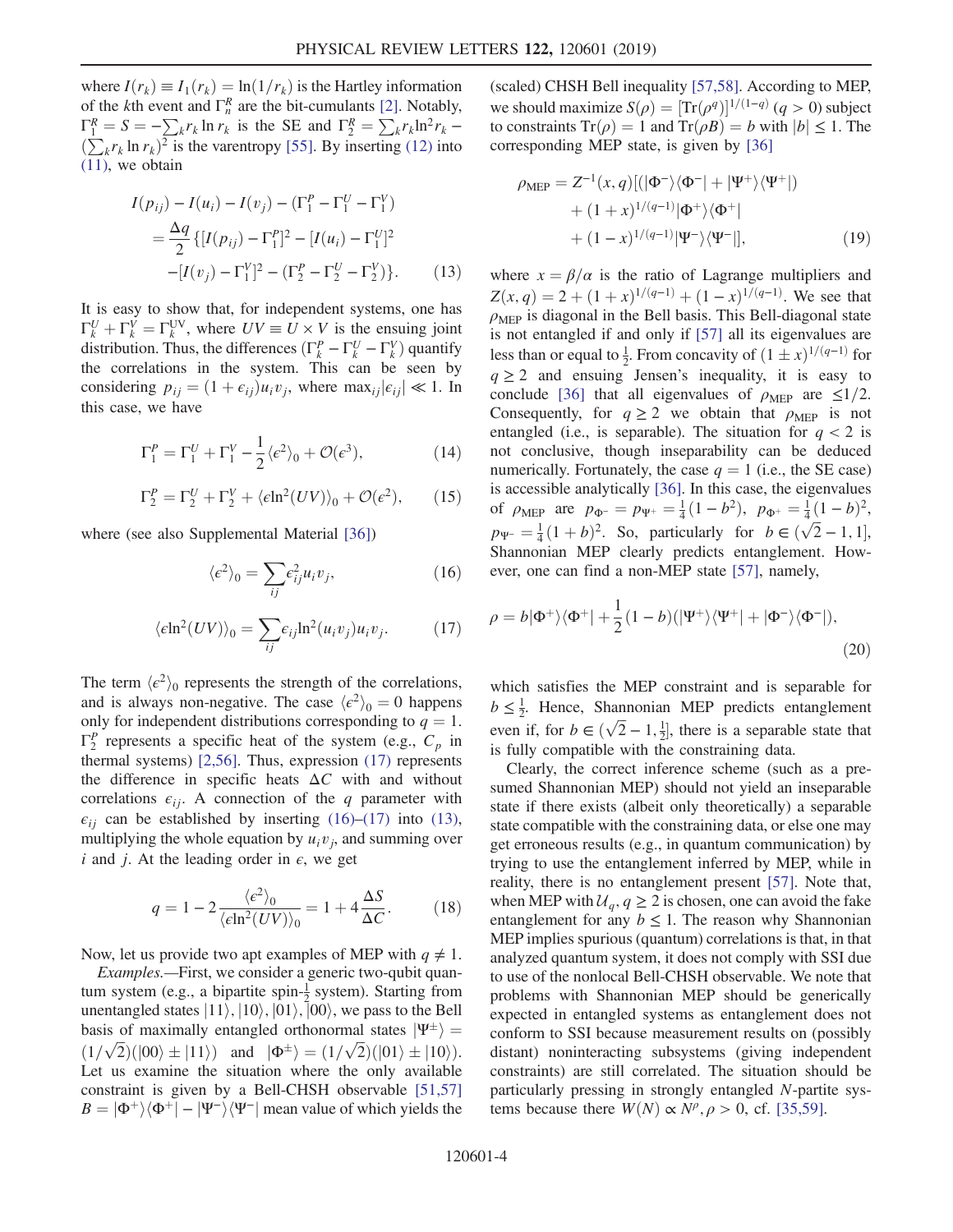As a second example, we consider the transverse momentum  $(p_T)$  distributions of hadrons produced in pp collisions at very high energies (center-of-mass energies  $\sim$ 10<sup>2</sup> − 10<sup>3</sup> GeV) as measured in RHIC and LHC experiments. The term transverse relates to the direction of colliding protons. From particle phenomenology, it is known that, in these cases, the effective number of distinguishable states with energy  $E$  shows a subexponen-tial growth [\[60,61\]](#page-5-17), i.e.,  $W(E) \propto \exp(\langle N \rangle)$  with  $0 < \gamma < 1$ and  $\langle \cdots \rangle$  taken with respect to an appropriate multiplicity distribution. Thus, SSI (and hence, Shannon's MEP) is not warranted. In fact, the single-particle  $p_T$  distributions are best fitted by the q-exponential distributions (resulting from MEP based on  $\mathcal{U}_q$ ) with  $q \in [1.05, 1.10]$  depending on the country of the collision  $[8.62, 65]$ . In these cases, the contype of the collision [\[8,62](#page-4-5)–65]. In these cases, the constraint [\(2\)](#page-0-0) is represented by the mean of the transverse energy  $E_T = \sqrt{p_T^2 + m^2}$  (*m* is hadron's rest mass). The typical picture is that out of many hadrons produced in a typical picture is that, out of many hadrons produced in a given event, only one is selected (system A). The remaining  $(N - 1)$  particles (N is event dependent) act as a kind of a heat bath (HB) (system B) described by some apparent temperature. In this HB, the single-hadron  $p<sub>T</sub>$  is effectively distributed according to the Maxwell-Jüttner distribution. The final distribution  $u(p_T)$  is obtained by averaging over many events with distinct apparent temperatures. Systems A and B are clearly disjoint, but due to event-to-event temperature fluctuations the joint distribution  $p(p_T, p_B) \neq$  $u(p_T)v(p_B)$ , so SSI is, indeed, violated. Now, since q is close to 1, we can consider only the leading order of  $\epsilon_{ij}$ in  $(q-1)$ , i.e.,  $\epsilon_{ij} = (1-q)\beta^2 \Delta E_i^u \Delta E_j^v$ . From [\(18\)](#page-3-3), then, follows that [26] follows that [\[36\]](#page-5-4)

<span id="page-4-20"></span>
$$
q = 1 + \frac{\langle N \rangle - 1}{\beta^2 \langle (\Delta E^v)^2 \rangle_0} = 1 + \frac{\langle N \rangle - 1}{C_V^v}.
$$
 (21)

where  $\langle (\Delta E^v)^2 \rangle_0 = \partial^2 \log Z^v / \partial \beta^2 = C_V^v / \beta^2$  (Z<sup>v</sup> and  $C_V^v$ )<br>represent partition function  $\mathbf{I} \in \mathcal{U}$  (V)] and heat capacity represent partition function [i.e.,  $\mathcal{U}_q(V)$ ] and heat capacity of the HB) and  $\langle N - 1 \rangle = \beta \langle E^v \rangle_0$  is the virial relation where  $1/\beta$  is the kinetic temperature of the hadronic HB. Note that system A factored out. Relations of the type [\(21\)](#page-4-20) frequently appear in phenomenological studies on highenergy *pp* collisions [\[8,66,67\]](#page-4-5).

Conclusions.—In summary, we have shown that the SJ axiomatization of the inference rule does account for a substantially wider class of entropic functionals than just SE. The root cause could be retraced to unreasonably strong assumptions employed by SJ in their proof assumptions that go beyond the original SJ axioms. In particular, we have shown that Shannonian MEP is singled out as a unique method of statistical inference only insofar as an extra axiom of strong system independence is added to the SJ desiderata. While, for systems where state space scales exponentially with its size [as, e.g., in (quasi-) ergodic systems [\[50\]](#page-5-11) ] SE is the only entropy compatible

with SJ axioms, for systems with sub- (super-) exponential growth, the assumption of SSI is not justified and the original proof of SJ needs revision. In our revised version of the proof, we identified a one-parameter class of admissible entropies whose utility was illustrated with two phenomenologically relevant examples.

P. J. and J. K. were supported by the Czech Science Foundation (GAČR), Grant No. 17-33812L. J. K. was also supported by the Austrian Science Foundation (FWF) under Project No. I3073.

<span id="page-4-1"></span><span id="page-4-0"></span>[\\*](#page-0-1) p.jizba@fjfi.cvut.cz

[†](#page-0-1) jan.korbel@meduniwien.ac.at

- <span id="page-4-2"></span>[1] See, e.g., C. Tsallis, *Introduction to Nonextensive Statistical* Mechanics: Approaching a Complex World (Springer, New York, 2009).
- <span id="page-4-18"></span>[2] C. Beck and F. Schögl, Thermodynamics of Chaotic Systems: An Introduction (Cambridge University Press, Cambridge, 1993).
- <span id="page-4-16"></span><span id="page-4-3"></span>[3] See, e.g., R. B. Millar, Maximum Likelihood Estimation and Inference (John Wiley & Sons Ltd., Chichester, 2011).
- [4] J. E. Shore and R. W. Johnson, [IEEE Trans. Inf. Theory](https://doi.org/10.1109/TIT.1980.1056144) 26, [26 \(1980\).](https://doi.org/10.1109/TIT.1980.1056144)
- <span id="page-4-4"></span>[5] J. E. Shore and R. W. Johnson, [IEEE Trans. Inf. Theory](https://doi.org/10.1109/TIT.1981.1056373) 27, [472 \(1981\)](https://doi.org/10.1109/TIT.1981.1056373).
- <span id="page-4-14"></span>[6] See, e.g., D. Petz, Quantum Information Theory and Quantum Statistics (Springer, Berlin, 2008).
- [7] E. T. Jaynes, Papers on Probability, Statistics, and Statistical Physics (D. Reidel Publishing Co., Dordrecht, Holland, 1983).
- <span id="page-4-5"></span>[8] G. Bíró, G. G. Barnaföldi, T. S. Biró, K. Ürmössy, and Á. Takács, Entropy 19[, 88 \(2017\)](https://doi.org/10.3390/e19030088).
- <span id="page-4-6"></span>[9] T. S. Biró and P. Ván, Phys. Rev. E 83[, 061147 \(2011\)](https://doi.org/10.1103/PhysRevE.83.061147).
- <span id="page-4-15"></span>[10] S. Thurner and R. Hanel, [AIP Conf. Proc.](https://doi.org/10.1063/1.2828761) 965, 68 (2007).
- [11] S. Thurner, P. Klimek, and R. Hanel, *Introduction to the* Theory of Complex Systems (Oxford University Press, Oxford, 2018).
- <span id="page-4-13"></span>[12] R. Hanel and S. Thurner, [Europhys. Lett.](https://doi.org/10.1209/0295-5075/96/50003) **96**, 50003 (2011).
- <span id="page-4-7"></span>[13] R. Hanel, S. Thurner, and M. Gell-Mann, [Proc. Natl. Acad.](https://doi.org/10.1073/pnas.1406071111) Sci. U.S.A. 111[, 6905 \(2014\)](https://doi.org/10.1073/pnas.1406071111).
- <span id="page-4-8"></span>[14] P. Jizba and T. Arimitsu, [Ann. Phys. \(Amsterdam\)](https://doi.org/10.1016/j.aop.2004.01.002) 312, 17 [\(2004\).](https://doi.org/10.1016/j.aop.2004.01.002)
- <span id="page-4-9"></span>[15] J. P. Burg, Geophysics 37[, 375 \(1972\).](https://doi.org/10.1190/1.1440265)
- [16] C. Tsallis, [J. Stat. Phys.](https://doi.org/10.1007/BF01016429) **52**, 479 (1988).
- [17] J. Havrda and F. Charvát, Kybernetika 3, 30 (1967).
- <span id="page-4-19"></span>[18] T. Frank and A. Daffertshofer, [Physica \(Amsterdam\)](https://doi.org/10.1016/S0378-4371(00)00178-3) 285A, [351 \(2000\)](https://doi.org/10.1016/S0378-4371(00)00178-3).
- <span id="page-4-17"></span>[19] B. D. Sharma, J. Mitter, and M. Mohan, [Inf. Control](https://doi.org/10.1016/S0019-9958(78)90671-X) 39, 323 [\(1978\).](https://doi.org/10.1016/S0019-9958(78)90671-X)
- [20] P. Jizba and J. Korbel, [Physica \(Amsterdam\)](https://doi.org/10.1016/j.physa.2015.10.084) 444A, 808 [\(2016\).](https://doi.org/10.1016/j.physa.2015.10.084)
- <span id="page-4-10"></span>[21] P. Jizba and T. Arimitsu, [Physica \(Amsterdam\)](https://doi.org/10.1016/j.physa.2004.03.085) 340A, 110 [\(2004\).](https://doi.org/10.1016/j.physa.2004.03.085)
- <span id="page-4-11"></span>[22] G. Vos, [Nucl. Phys.](https://doi.org/10.1016/j.nuclphysb.2015.07.013) **B899**, 91 (2015).
- <span id="page-4-12"></span>[23] P. Tempesta, Phys. Rev. E **84**[, 021121 \(2011\).](https://doi.org/10.1103/PhysRevE.84.021121)
- [24] V. M. Ilić and M. S. Stanković, [Physica \(Amsterdam\)](https://doi.org/10.1016/j.physa.2014.05.009) 411A, [138 \(2014\)](https://doi.org/10.1016/j.physa.2014.05.009).